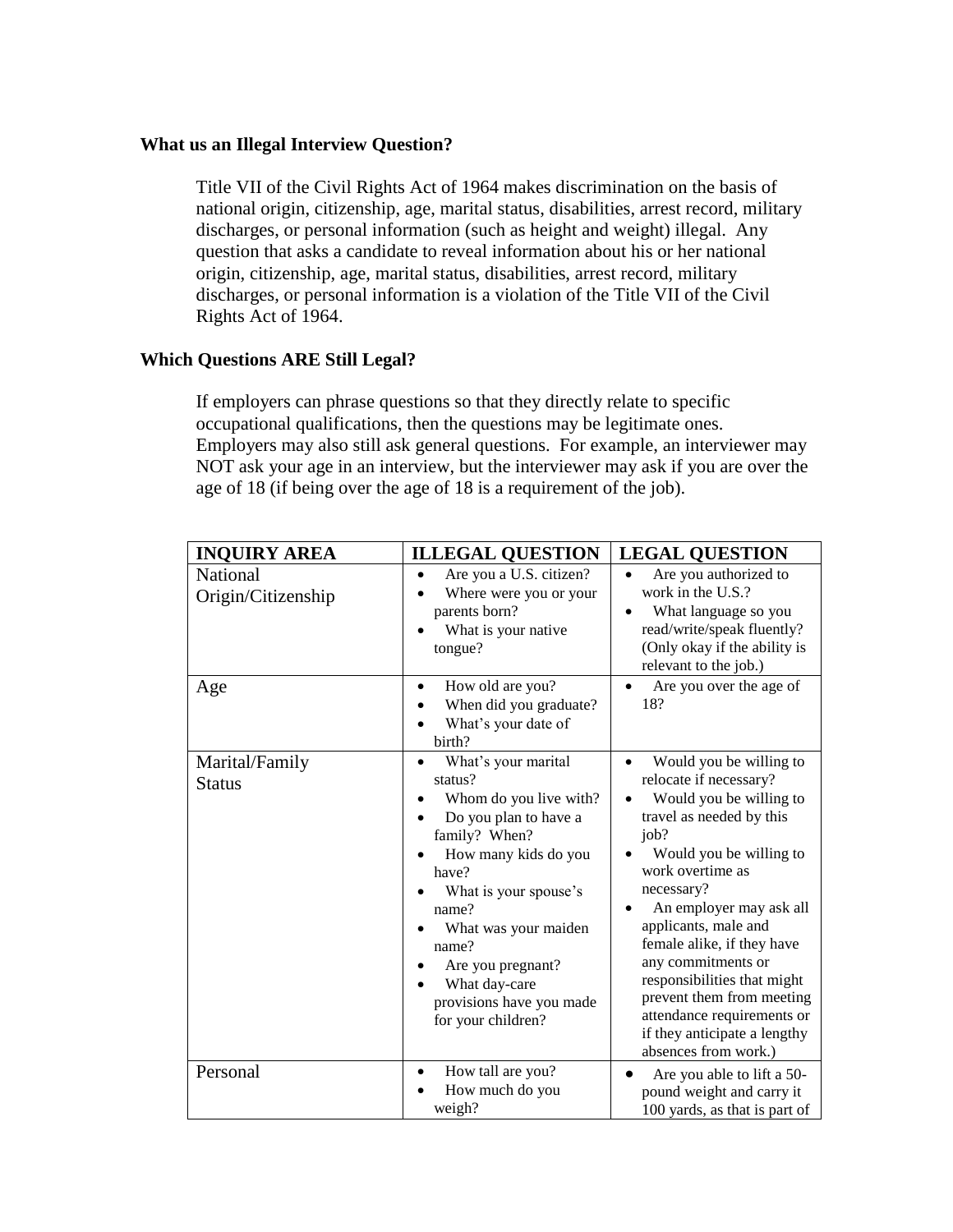|                      | What is your height and<br>weight?                                                                                                                                                                            | the job?<br>Height and weight would<br>have to constitute a bona<br>fide occupational<br>qualification.                                                                                                                                                                                                                                                               |
|----------------------|---------------------------------------------------------------------------------------------------------------------------------------------------------------------------------------------------------------|-----------------------------------------------------------------------------------------------------------------------------------------------------------------------------------------------------------------------------------------------------------------------------------------------------------------------------------------------------------------------|
| <b>Disabilities</b>  | Do you have any<br>disabilities?<br>Please complete the<br>following medical history.<br>Have you had any recent<br>or past illnesses or<br>operations?                                                       | Are you able to perform<br>the essential functions of<br>this job? (Okay if the<br>interviewer has thoroughly<br>described the job.)<br>As part of the hiring<br>process, after a job offer<br>has been made, you will be<br>required to undergo a<br>medical exam.                                                                                                   |
| <b>Arrest Record</b> | Have you ever been<br>arrested?<br>Have you ever been<br>charged with any crime?                                                                                                                              | Have you ever been<br>convicted of<br>(The crime named should<br>be reasonably related to<br>the performance of the job<br>in question.)                                                                                                                                                                                                                              |
| Military             | If you've been in the<br>military, were you<br>honorably discharged?<br>Were you ever<br>disciplined while in the<br>service?                                                                                 | In what branch of the<br>$\bullet$<br>Armed Forces did you<br>serve?<br>What type of training or<br>education did you receive<br>in the military?<br>Are you a veteran of the<br>Armed Forces? (Note:<br>This question only should<br>be asked if it has relevance<br>to a particular job opening<br>and an applicant's veteran<br>status is relevant to the<br>job.) |
| Residence            | Do you own or rent your<br>residence? How long have<br>you resided at that<br>address? What was your<br>former address and how<br>long did you reside there?                                                  | What is your present<br>address?                                                                                                                                                                                                                                                                                                                                      |
| Race/Color           | What is your race?<br>$\bullet$<br>What color are your hair,<br>eyes, or skin?                                                                                                                                | <b>NONE</b><br>$\bullet$                                                                                                                                                                                                                                                                                                                                              |
| Religion             | What is your religious<br>$\bullet$<br>affiliation or<br>denomination? What<br>church do you belong to?<br>What is the name of your<br>pastor, minister, or rabbi?<br>What religious holidays do<br>you have? | NONE. (If you need to<br>$\bullet$<br>know that an applicant is<br>available to work Saturday<br>or Sunday shifts, ask:<br>"Are you available to work<br>on Saturdays or Sundays,<br>if needed?" Make sure<br>you ask this question of all<br>applicants.)                                                                                                            |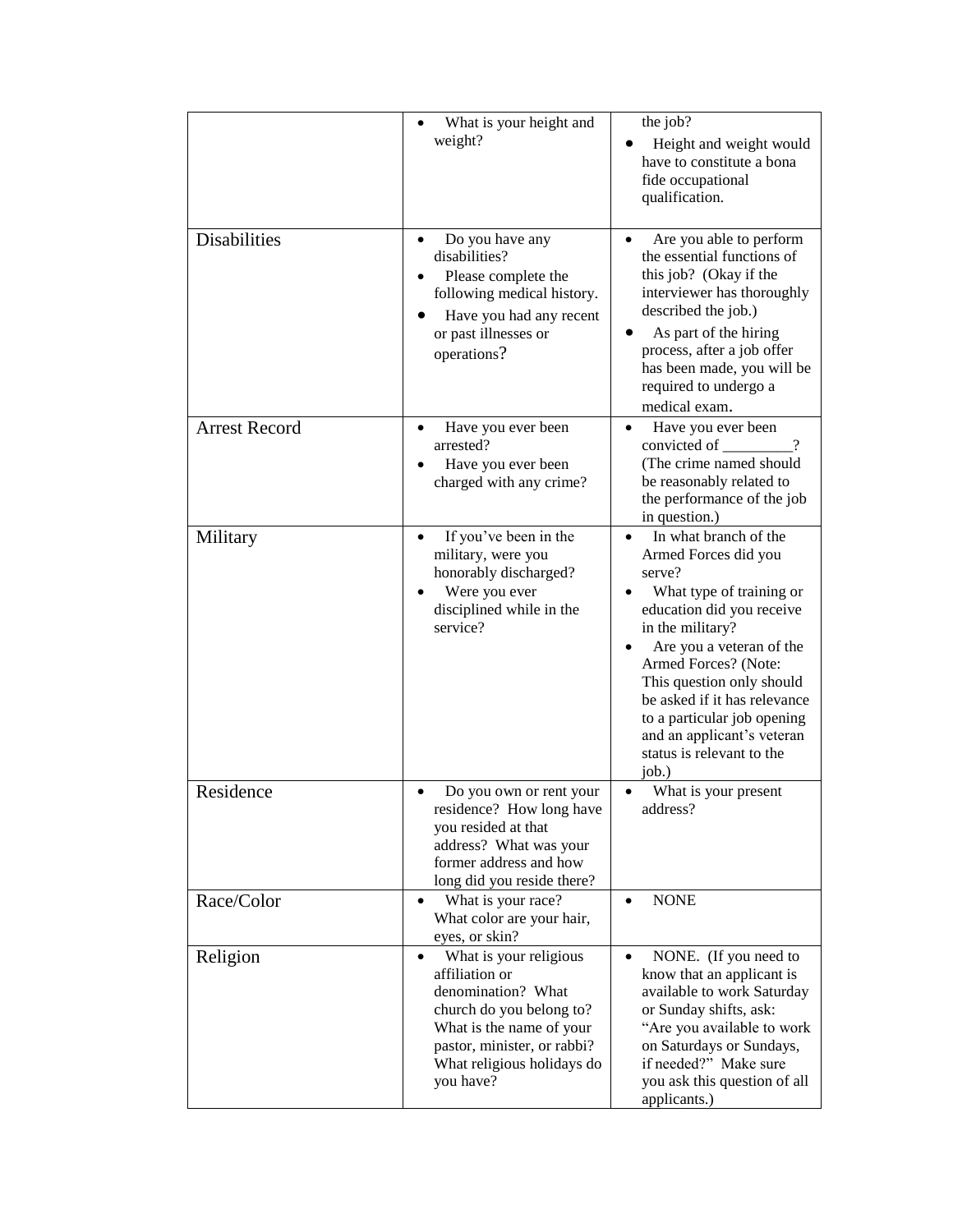| Education     | Are you a high school<br>graduate? (Unless it is a<br>bona fide occupational<br>qualification, asking<br>whether an applicant has a<br>high school diploma may<br>be illegal.) | List your academic,<br>vocational, or professional<br>education, and all schools<br>you have attended.                                               |
|---------------|--------------------------------------------------------------------------------------------------------------------------------------------------------------------------------|------------------------------------------------------------------------------------------------------------------------------------------------------|
| Organizations | List all social<br>organizations, clubs,<br>societies, and lodges to<br>which you belong.                                                                                      | List any professional,<br>trade, or service<br>organizations in which you<br>are a member.                                                           |
| References    | What is the name of<br>٠<br>your pastor, minister, or<br>rabbi?                                                                                                                | Who referred you for a<br>٠<br>position here? List the<br>names of persons willing<br>to provide professional or<br>character references for<br>you. |

## **INTERVIEW DO'S AND DON'TS**

- **1.** Do not ask questions about the applicant's age.
- **2.** Do not ask questions that will indicate ancestry or national origin. "Where were you born?" is an obvious problem. An improper question is: "Rodriguez!" That's Spanish, isn't it? If the job does not call for knowledge of a foreign language, do not ask what foreign language he/she speaks.
- **3.** Do not ask questions concerning physical characteristics. Questions about height or weight should not be asked. Moreover, statements commenting on an applicant's attractiveness could lead to later charges of sexual harassment.
- **4.** Do not ask questions designed to find out marital status. Do not ask a woman's "maiden name." At most, ask everyone interviewed, including a man, if he was ever known by another name.
- **5.** Do not point out to a woman that "this is a man's job" or that "you'll feel uncomfortable in that position." You should describe the work and ask whether she feels she could do it. Of course, the same rules apply when a man seeks a job normally performed by a woman.
- **6.** Do not generally ask about health and physical condition. Ask instead if he/she has any handicaps that would interfere with job performance. If health is a bona fide consideration, require a physical.